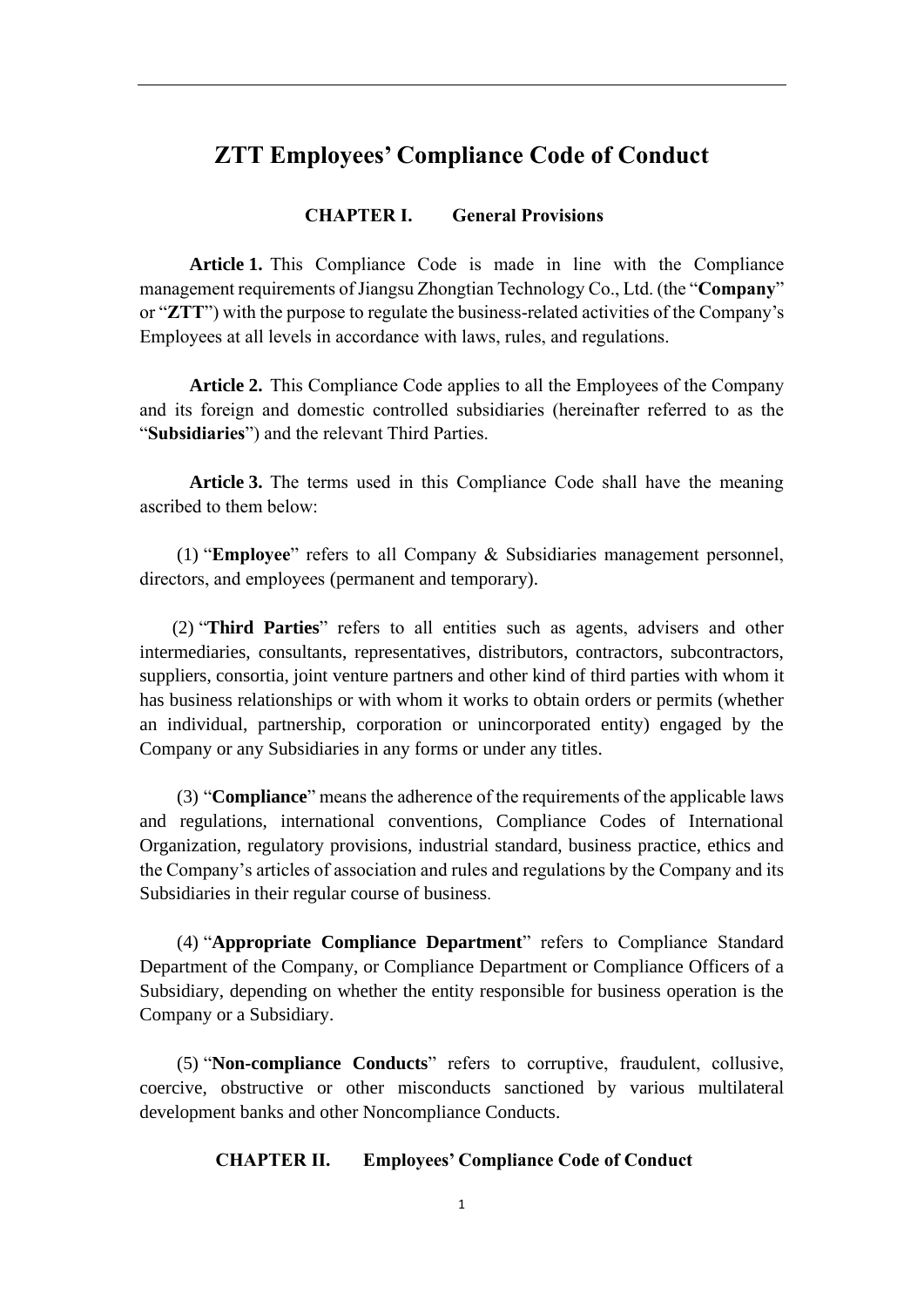**Article 4.** The Employees must comply with ZTT's corporate spirits of "diligent & hardworking; strong & ambitious", ZTT's corporate value of "dedicated manufacture", and ZZT's corporate principles of "self-motivated & innovative; best effort for own work & volunteer effort for extra work; find problem & solve problem", must act in strict compliance with the national laws, rules and regulations, as well as the rules and policies of the Company and the Subsidiaries, with a view to being responsible for the society and protecting the interest of the Company, and must meet the following six Compliance requirements, namely: (1) to insist on honesty and Compliance; (2) to maintain fair competition; (3) to guard against bribery and corruption; (4) to avoid conflicts of interest; (5) to keep Commercial Secrets confidential; and (6) to maintain the highest level of Compliance & ethics standards.

# **Article 5. To Insist on Honesty and Compliance**

(1) Employees shall always put the interests of the Company and the Subsidiaries on top priority, identify with the culture and objectives of the Company and the Subsidiaries, earnestly perform their own duties, and make efforts to maintain the social image and good reputation of the Company and the Subsidiaries; and shall not impair the image or reputation of the Company and the Subsidiaries, or damage the interest of the Company for the benefit of small collective or individual, or disrupt the growth of the Company and the Subsidiaries..

(2) Employees shall be fully aware that they will be subject to civil or criminal liability for any violation of laws, regulations, or Compliance requirements, and any such violations would cause damage to the reputation of the Company and the Subsidiaries.

(3) Employees shall not do any prohibited misconduct which could lead to the involvement of the Company and the Subsidiaries in any suspected unlawful or proscribed unethical practices.

(4) Employees shall treat all colleagues and visitors with respect and humility, shall always keep in mind that his/her every word and every move will influence the image of the Company, shall be polite and well-mannered at work or business occasion, and shall try to become more decent and elegant.

(5) Employees shall communicate with their colleagues and supervisors in the manner of trust and collaboration, and work together with them to complete the tasks

(6) Employees shall be honest and fair to all clients, and ensure that the information communicated with or introduced to clients is true and accurate. Employees are prohibited from gaining business in the way of misleading current or potential clients.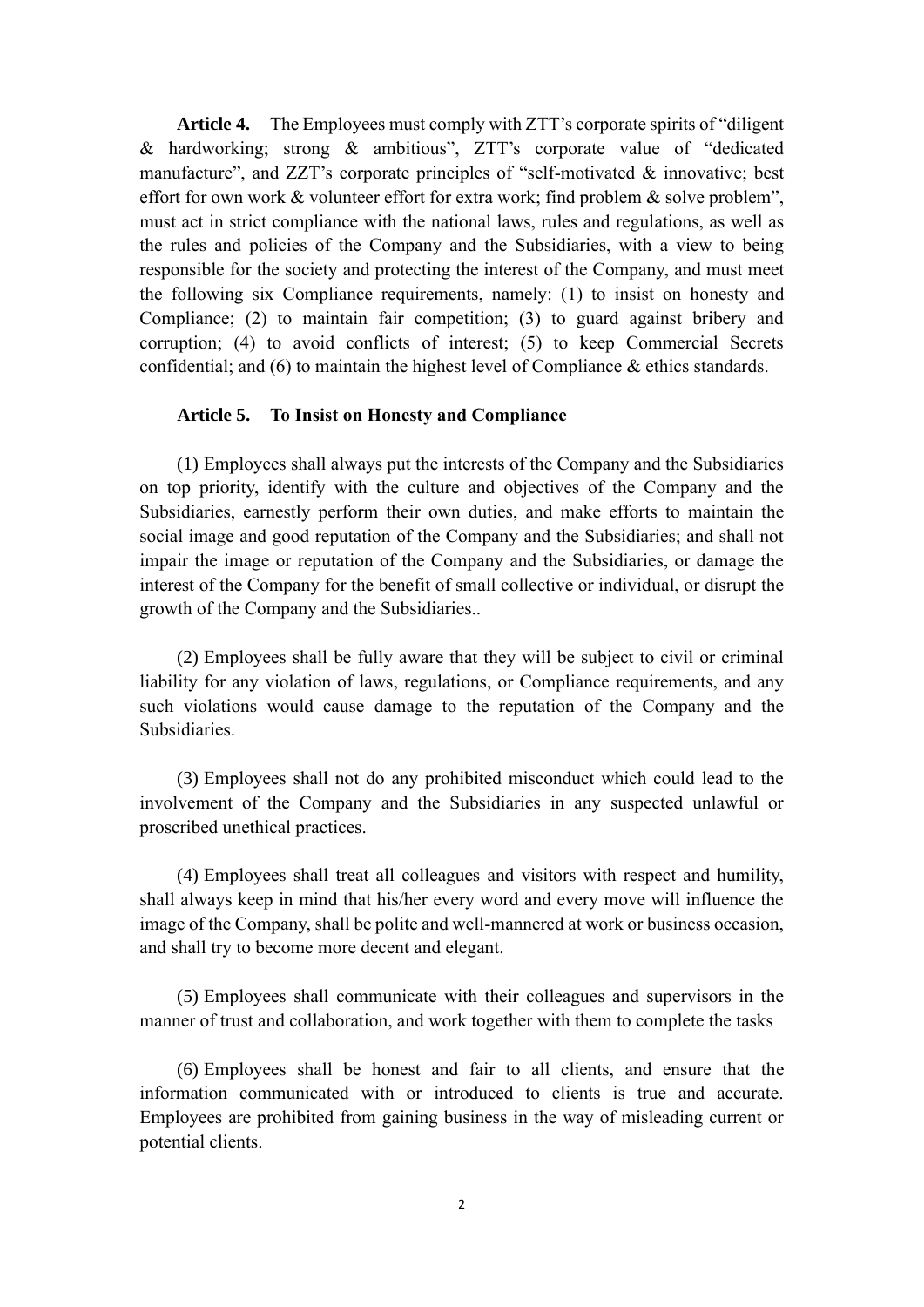(7) Employees are prohibited from stealing or abusing the property of the Company and the Subsidiaries or any power granted by the Company and the Subsidiaries.

(8) Employees shall not forge or falsify work records, bidding documents, or other materials

(9) Employees shall not impair, harm, or threaten to impair or harm anyone or their property in order to improperly influence the actions of any colleague, client, competitor, or any other party.

#### **Article 6. To Maintain Fair Competition**

(1) Employees shall comply with all applicable competition law, anti-trust law, and other applicable laws related to maintaining fair competition in the market. Employees shall not exchange sensitive information with competitors in violation of competition or anti-trust law.

(2) Employees shall not collude with competitors or jointly participate in any action with an improper intent or effect, such as bid rigging, price fixing or cartels, violating bidding processes, dividing markets, or limiting production.

(3) Employees shall not, by using the inside information, damage the interest of the Company and the Subsidiaries for benefit, or acquire more competitive advantages than outsiders for their personal interest.

# **Article 7. To Guard against Commercial Bribery**

(1) Employees shall fully understand that the business success of the Company and the Subsidiaries must be based on market competitiveness, performance, quality of products, services, and technologies. In any circumstances, Employees shall not seek success in any business activities through any form of bribery or corruption or other improper activities of the same nature.

(2) Employees shall not offer, promise, authorize, give, or receive any type of bribes, commercial or financial advantage, cash payments or valuable gifts that are intended to improperly influence any act or business decision, secure any improper advantage, or compromise independent judgment of any government official, customer, or other person. Employees are also prohibited from carrying out the above activities indirectly through any Third Party including relatives or associates.

(3) Employees shall not offer, promise, or give money, services, gifts, or other valuable items (including hospitality) in order to obtain or retain business opportunity or other interest. Employees are also prohibited from carrying out the above activities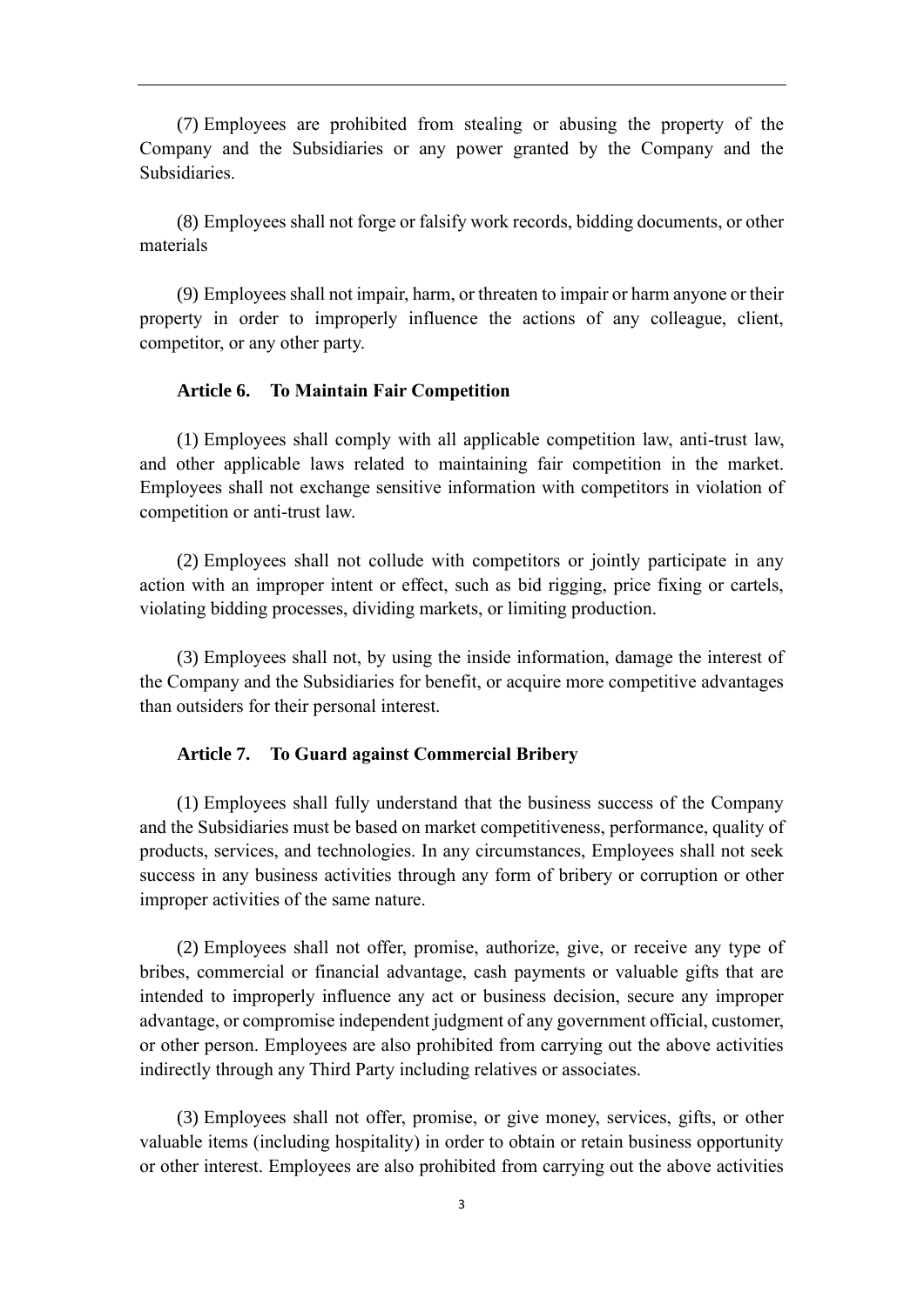indirectly through any Third Party including relatives or associates.

(4) Employees shall not receive money, services, gifts, or other valuable items (including hospitality) from subcontractors or suppliers for having given business to an individual or organization. Relatives and associates of Employees are also prohibited from receiving such benefits.

(5) Employees shall follow the ethical standards, Compliance policies and requirements of the Company and the Subsidiaries when conducting business with the government or its affiliates, especially when seeking government approval, licensing, access or related approval.

(6) In certain social customs and cultures, Employees could exchange symbolic non-cash or non-cash-equivalent gifts of nominal value or courtesy souvenirs, or provide hospitality in connection with their business activities. If the ultimate goal is to improperly influence business decisions, however, Employees shall not give, offer, promise, or accept any such gifts, souvenirs or hospitality (including money, loans, invitations, and expense payments or reimbursements) or any other form of special treatment. Employees are also prohibited from carrying out the above activities indirectly through third parties including relatives or associates.

### **Article 8. To Avoid Conflict of Interests**

(1) Conflict of interests may distort Employees' business judgment. Employees must avoid undertaking any activities that may cause, or create the perception of, a Conflict of Interests between (a) themselves or any relative and (b) the Company and the Subsidiaries or their related parties, including but not limited to:

a.Employee shall not arrange their relatives in, or receive labor or technical service from, any related entity that may have a Conflict of Interest without the written approval by the responsible person;

b.Employees shall be prohibited from being engaged in any concurrent job during their working hours or with other resources in the Company and the Subsidiaries, or concurrently being employed by any related entity or competitor of the Company and the Subsidiaries; and their concurrently job shall not compete with the Company and the Subsidiaries or influence their work at or damage the image of the Company and the Subsidiaries;

c.Employees shall be prohibited from investing in any company which participates in the operation and management, or investing in any client or competitor of the Company and the Subsidiaries, or providing any benefit to the investees by using their positions. Employees are also prohibited from carrying out the above activities indirectly through third parties including relatives or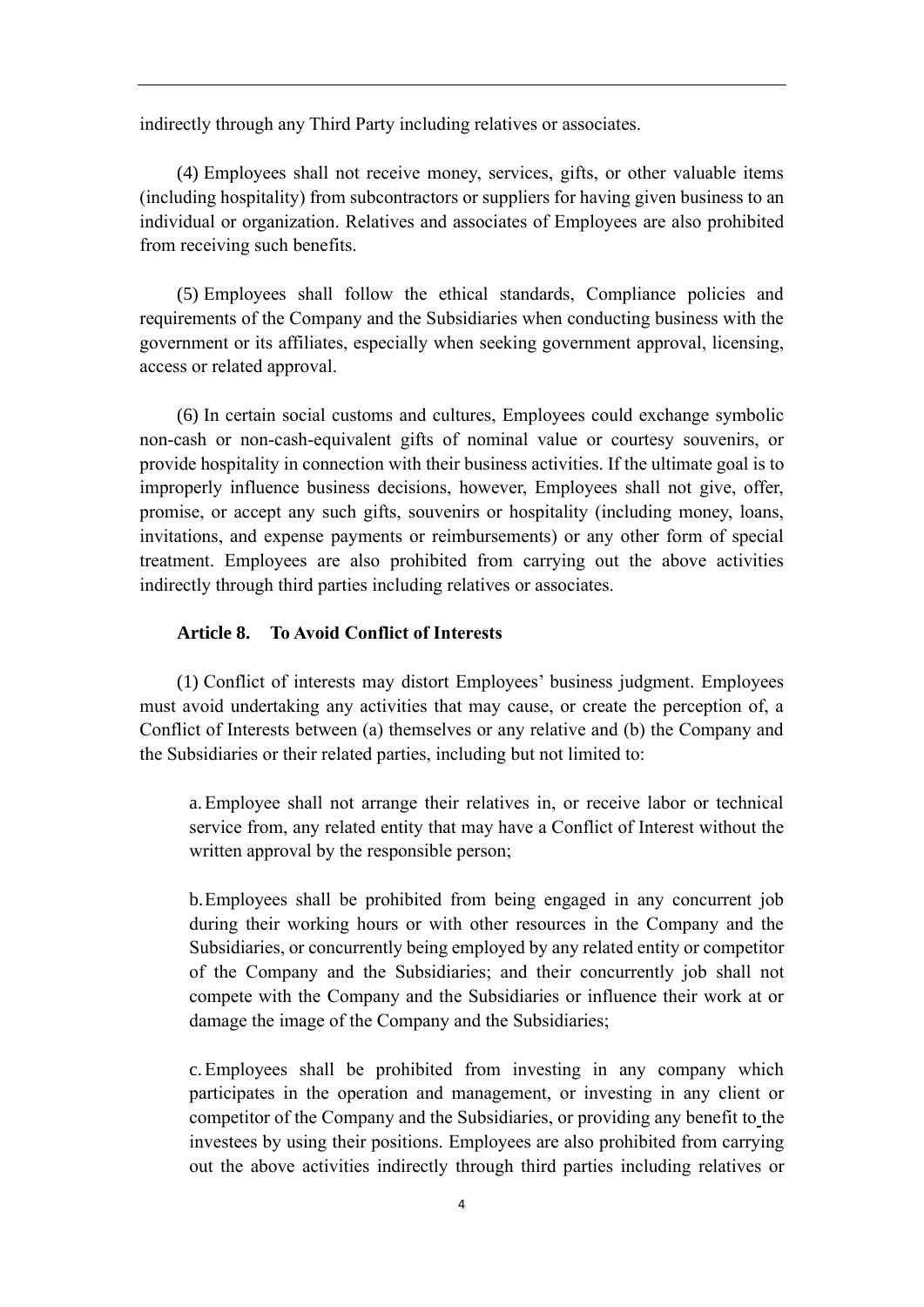associates.

(2) Employees' business decisions and actions shall be based on the best interests of the Company and the Subsidiaries. Independent judgment and reasonable decisionmaking shall not be influenced by any relationships with prospective or existing suppliers, subcontractors, representatives, contract employees, customers, competitors, or regulators.

(3) To avoid Conflict of Interests, the Company and the Subsidiaries may hire or offer any contract to a former or current governmental employee only in rare circumstances and only if all of the conditions set forth in the Compliance policies, rules, and requirements of the Company and the Subsidiaries have been satisfied.

#### **Article 9. To Keep Commercial Secrets Confidential**

(1) Employees shall adhere to the Commercial Secrets protection policies of the Company and the Subsidiaries.

(2) Without internal communication or prior approval from the supervisor, Employees shall not publish, discuss in public, disclose to unauthorized persons or organizations, or use without proper authorization, any confidential business information and confidential technical information ("**Commercial Secrets**") belonging to the Company and the Subsidiaries or its related Third Party.

(3) Business information includes but is not limited to: secrets in important decision-making; business strategies, business guidelines, business plans, business projects and business decisions that have not been reduced to practice; inside contracts, agreements, letters of intent and feasibility reports, and important meeting minutes; information of supply and sales, and profiles of suppliers and clients; financial budget and final accounting reports, and financial statements and statistics statements (other than those required to be disclosed to the public); data and information that are not available in market or in public; personal files, salaries, incomes from providing labor service and other materials of staff and employees; and corporate governance rules and regulations.

(4) Technical information includes but is not limited to: technical documentations; technical achievements, essays, publications and books that are completed by Employees during their work, or conclusions and perceptions generated by them from their work (which are owned by the Company or the Subsidiaries); and other matters that are identified as confidential by the Company or the Subsidiaries.

(5) Employees who are responsible for the management, use, and delivery of confidential business information and confidential technical information (including client and supplier related information) shall not improperly disclose or abuse such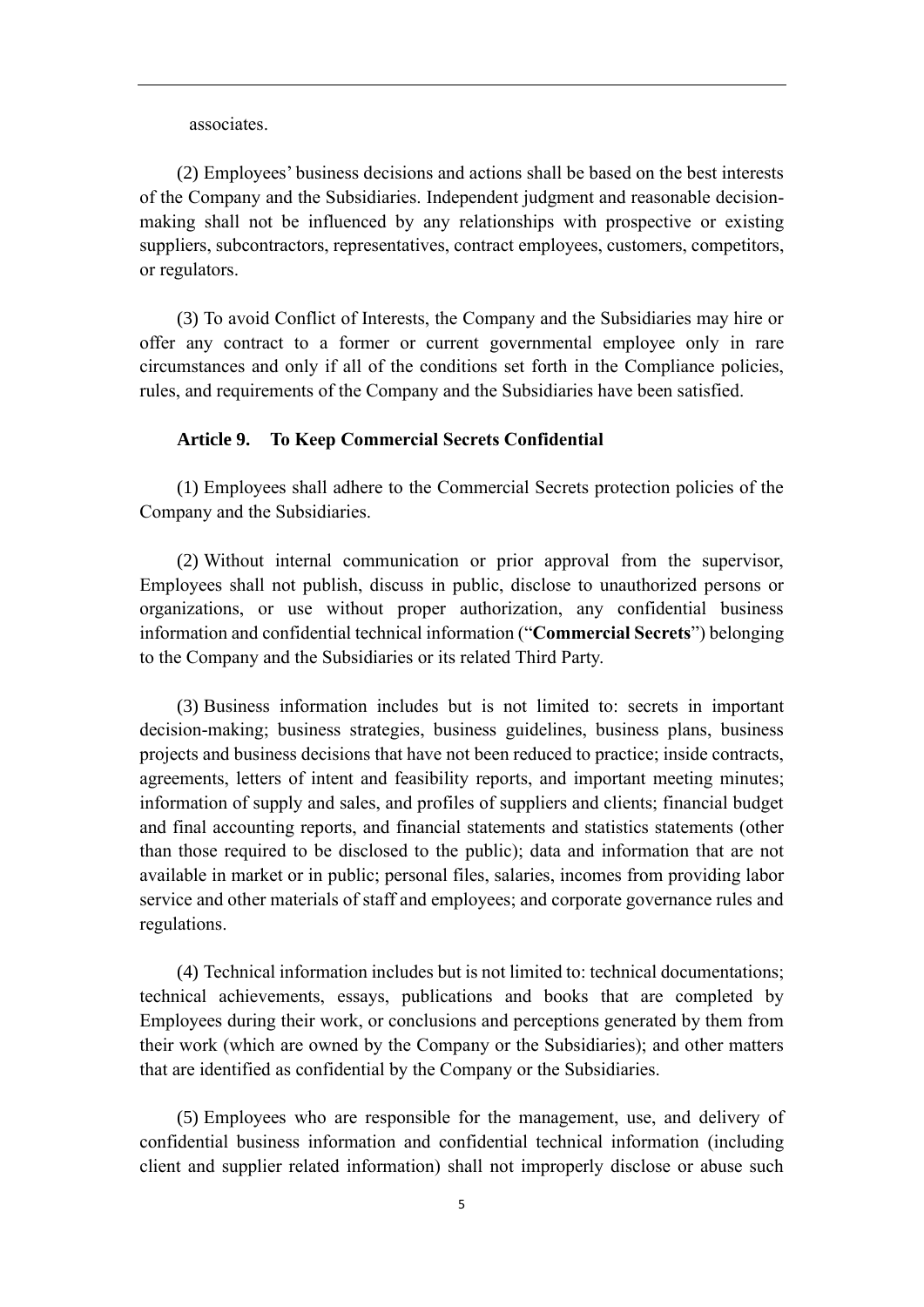information internally within the Company and the Subsidiaries or to an external Third Party; if any secret of the Company and the Subsidiaries is required to be disclosed for the purpose of external communication and cooperation, then such disclosure shall be subject to the prior approval by the general manager; upon awareness of any actual or possible disclosure of confidential business information or confidential technical information, Employees shall immediately take measures to remedy and promptly report such disclosure.

(6) Employees shall not benefit themselves or others by taking advantage of any Commercial Secret or other information resources of the Company and the Subsidiaries.

### **Article 10. To Abide by the Highest Ethical Standard**

Employees shall abide by the highest ethical standards in all projects, and shall be prohibited from any Noncompliance Conducts at all times and in any form, whether direct or indirect, including but not limited to:

(1) "Corrupt activity" means the act of providing, giving, receiving or requiring any valuable property directly or indirectly, to unduly affect the acts of the other party.

(2) "Fraudulent activity" means any act or concealment, including distortion of facts, any intentional or reckless misleading, or an attempt to mislead a party in order to obtain financial or other benefits or to evade an obligation.

(3) "Collusive activity" means an arrangement schemed by two or more parties to achieve an improper purpose, including an act that unduly affects the other party.

(4) "Pressure activity" means the act of directly or indirectly weakening or injuring, or threatening to weaken or injure any party or its property in order to unduly affect the act of that party.

(5) "Obstruction activity" means intentional destruction, forgery, alteration or concealment of evidence required for investigation or the provision of false information to investigators, which severely impedes the investigation of alleged corruption, fraud, pressure or collusion by the World Bank or other multilateral development banks, and/or threatens, harasses or coerces any party to prevent it from disclosing any known information related to or participation in the investigation, or to attempt to seriously impede the World Bank or other multilateral development bank from investigating and exercising the audit rights conferred upon them.

### **CHAPTER III. Compliance Requirements for the Management and Employees**

**Article 11.** While complying with this Compliance Code, the Company's management and Employees shall also have the following Compliance responsibilities: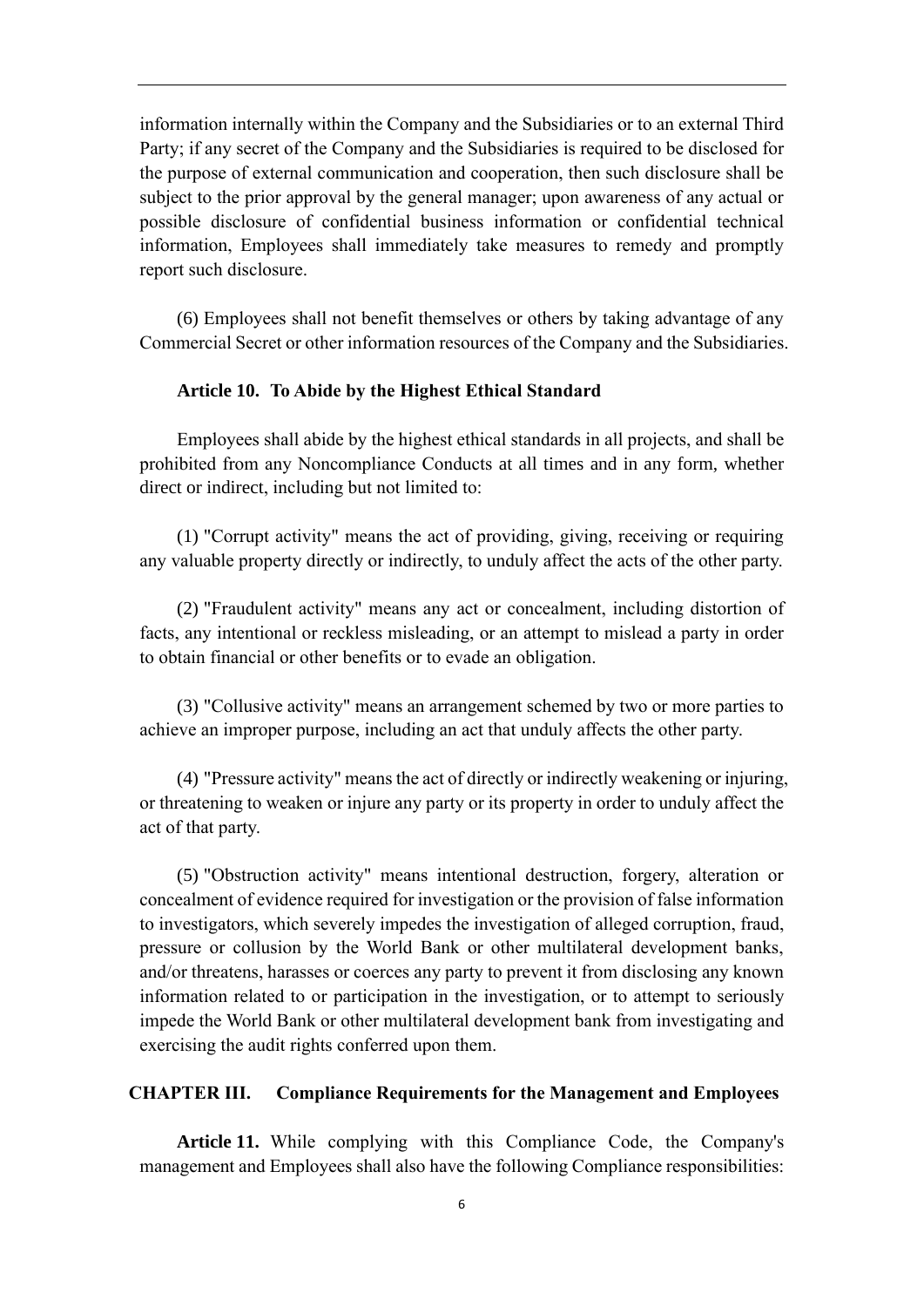(1) Management at all levels and employees shall have the responsibilities to act in strict compliance with this Compliance Code. Management at all levels must actively promote the implementation of this Compliance Code, and show their commitment to complying with this Compliance Code through actions.

(2) Management at all levels of the Company and the Subsidiaries are obligated to directly demonstrate that all Employees shall, as their primary consideration in carrying out any production and business activities, abide by the ethical standards and Compliance requirements of the Company and the Subsidiaries.

(3) Management at all levels of the Company and the Subsidiaries must be vigilant in preventing, detecting, and responding to any violation of this Compliance Code, and protect the Employees who make good-faith reports of violations of the Compliance Code from retaliation.

(4) In addition to abiding by the applicable law, regulations and Compliance requirements that apply to their positions and job activities, all the Employees of the Company and the Subsidiaries are obligated to be fully aware of and implement this Compliance Code in their day-to-day production and business activities

(5) Employees are obliged to report any known or potential violations of this Compliance Code. When reporting, Employees shall submit evidence of actual or potential violations of this Compliance Code to the Appropriate Compliance Department, or report to the responsible person in accordance with the Compliance policies and systems of the Company and the Subsidiaries.

(6) All Employees shall sign the Compliance Statement (see Annex 1) annually and shall adhere to the Compliance Statement.

(7) The Company and the Subsidiaries shall conduct annual Compliance performance appraisal on all Employees. The Human Resources Department of the Company and the Subsidiaries, in conjunction with the Appropriate Compliance Department, shall formulate specific Compliance performance appraisal standards according to the actual situations of the Company and the Subsidiaries.

# **CHAPTER IV. Consultation, Reporting and Sanction of Violation**

**Article 12.** Employees should, in any time, consult with the Appropriate Compliance Department or the Compliance Officer of the Company and the Subsidiaries or the Chief Compliance Officer of the Company with regard to the matters related to this Compliance Code, the Compliance policies of the Company and the Subsidiaries, the ethical standards and the applicable law and regulations. The specific circumstances include but not limited to: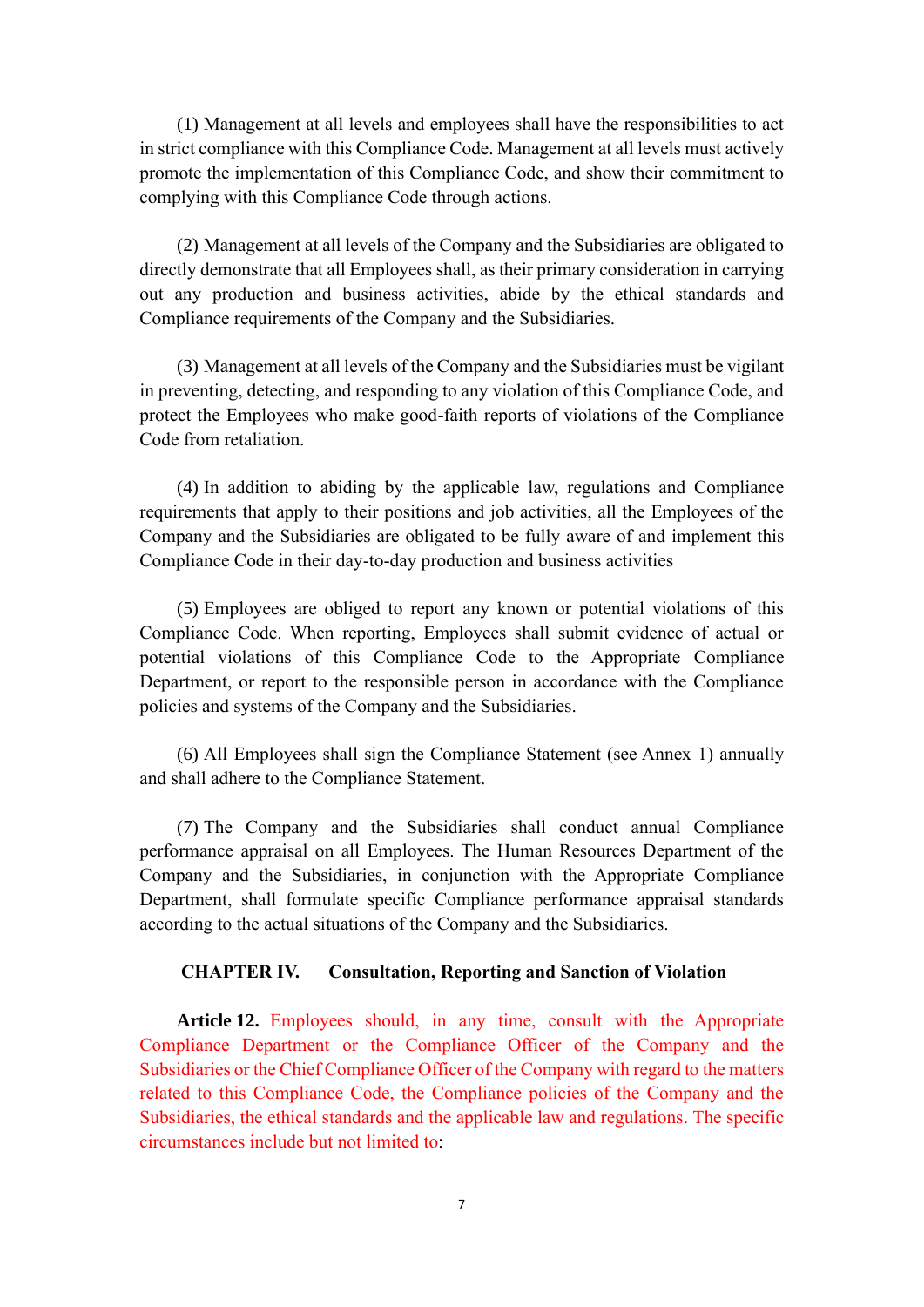(1) any concerns involving ethical or Compliance problems;

(2) any hesitation, in certain specific situations, on how to proceed in accordance with the ethical standards of the Company and the Subsidiaries;

(3) any request from business partners, clients, or colleagues that might violate ethical standards, Compliance policies, or even applicable law;

(4) any perceived or suspected activities of business partners, clients, or colleagues that might violate ethical standards, Compliance policies, or even applicable law; or

(5) any other question or circumstance involving Compliance.

**Article 13.** Employees who make good-faith reports of violations will be protected from retaliatory measures. If the report is true, any person involved in the reported Compliance violation will be subject to disciplinary measures. If the reporting person is also involved in the reported Compliance violation activity, he/she may still be subject to disciplinary measures, but the punishment upon the initiative whistleblower should be lenient according to the circumstances.

**Article 14.** Any Employee who fails to comply with the Compliance Code shall be subject to disciplinary measures, which include but are not limited to termination of employment, dismissal, demotion, demerit, warning etc.

Consultation and Reporting Hotline: 13773643437; Consultation and Reporting Email: [xuyaqin@chinaztt.com.](mailto:xuyaqin@chinaztt.com)

# **CHAPTER V. Miscellaneous**

**Article 15.** This Compliance Code should be interpreted by the Compliance Standard Department of the Company.

**Article 16.** This Compliance Code shall come into force from the date of issuance.